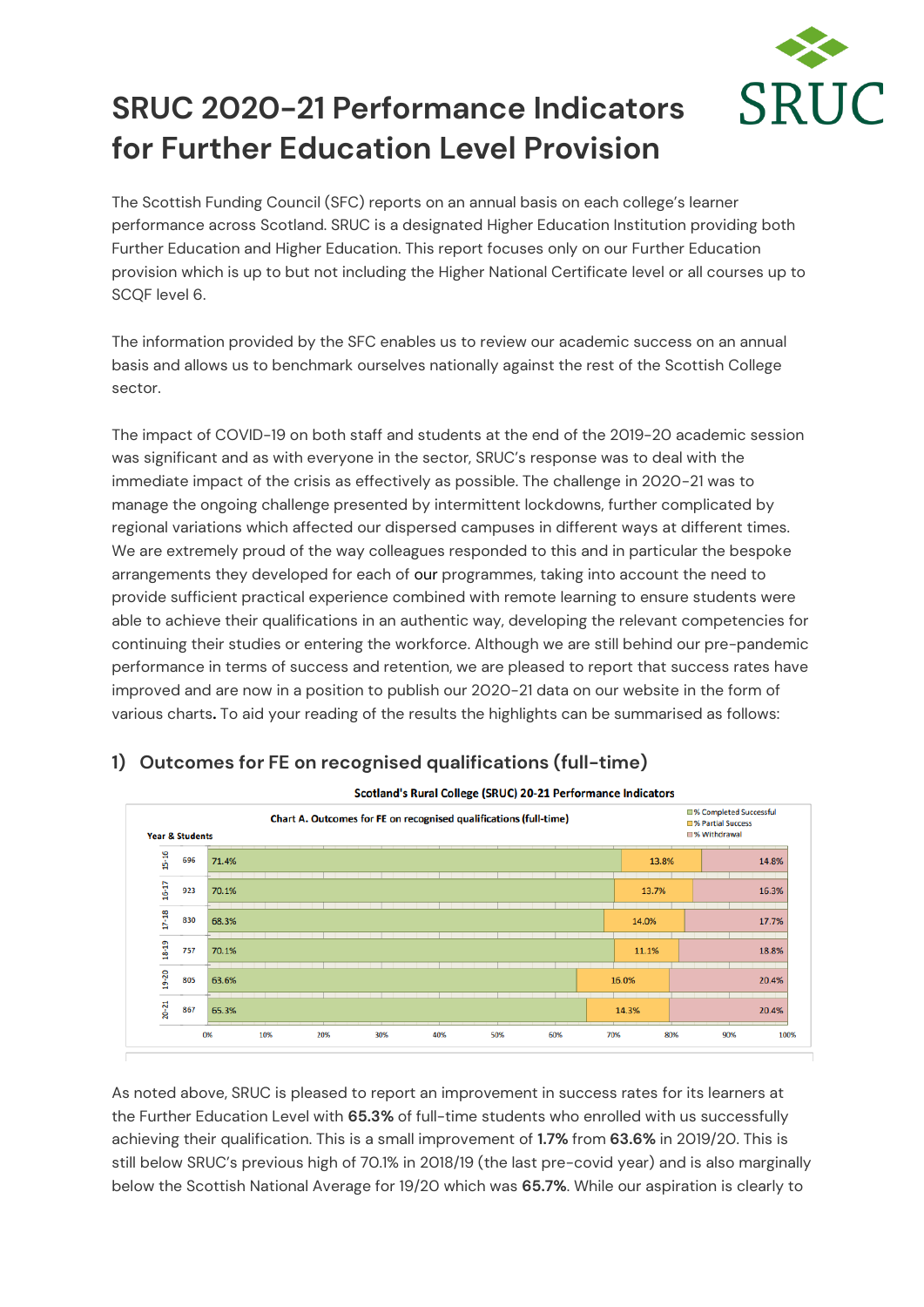see success rates return to and improve on previous levels, it is clear that COVID has continued to have a detrimental effect on student outcomes.



## **Outcome totals for FE on recognised qualifications (part-time)**

Part time success rates for learners on recognised qualifications, also improved slightly from **88.4%** in 2019/20 to **89.1%** in 2020/21. This result indicates that SRUC continues to support part time students effectively to achieve high levels of success.

## **2) Enrolments by key group on courses lasting 160 hours or more**



- a) **60.8%** of students who came to us from the 20% most deprived data zone areas successfully achieved their qualification as compared to **54.1%** in 2019/20.
- b) **65.1%** of students with a recognised disability successfully passed their qualification as compared to **59.2%** in 2019/20.

SRUC's outcomes in this area cannot be compared to sector benchmark as the sector data, includes both FE and HE students in these measures, whereas SRUC data is restricted to FE students. However, we are pleased to note the improvements in both these outcomes as the figures for 2019/20 suggested that while COVID-19 had affected all students, those included in these groups were impacted more, despite efforts to address digital poverty and provide remote support services.

SRUC as the National Land-based College for Scotland is committed to providing high quality education and training at its six campuses to ensure our further education provision is accessible to all and can provide an important stepping stone both into employment and onto Higher Education.